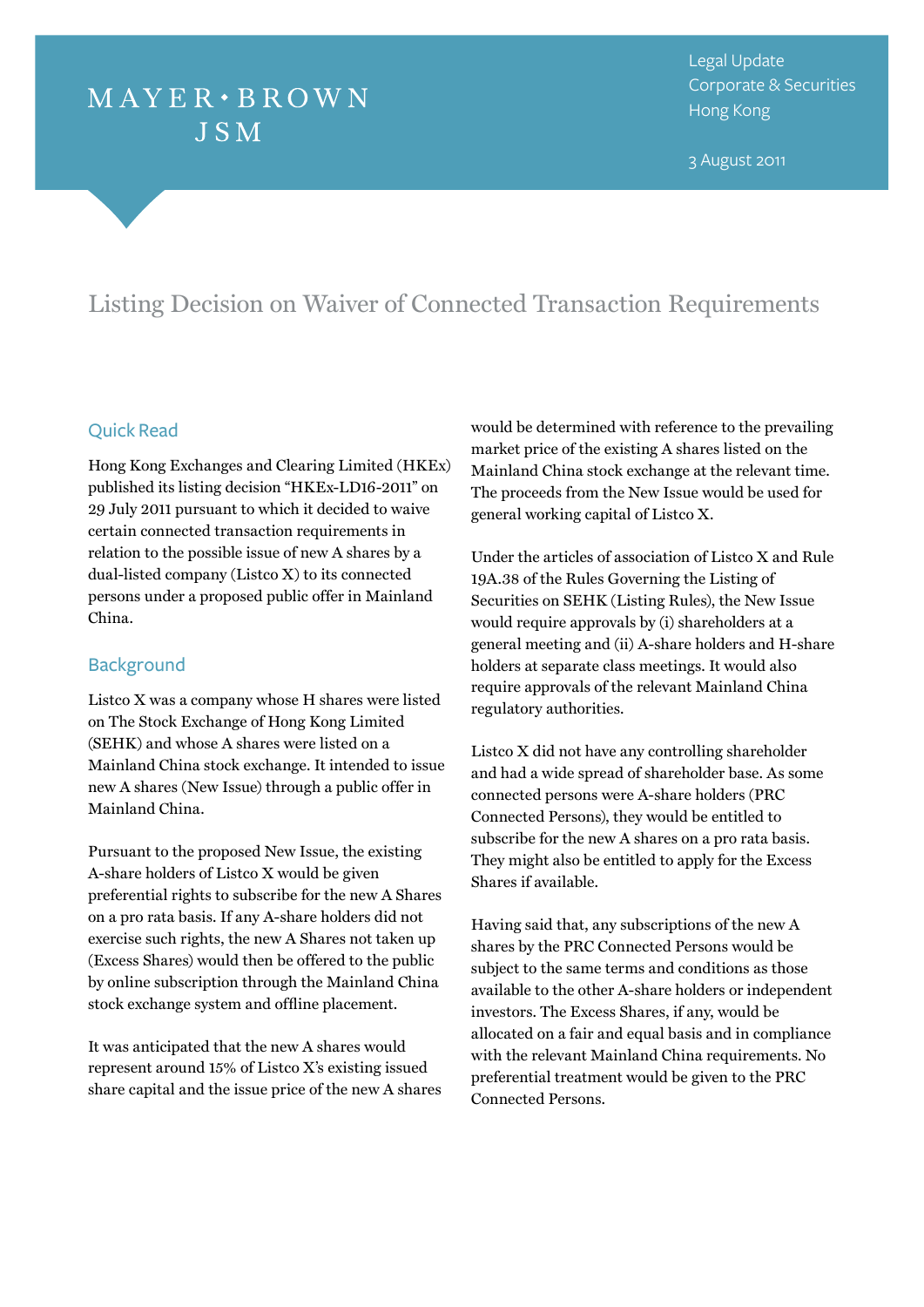## Relevant Listing Rules

Rule 14A.31 (3)(a) of the Listing Rules states that where a listed issuer issues new securities to a connected person and the connected person receives a pro rata entitlement to securities in its capacity as shareholder, such transaction will be exempt from all the reporting, announcement and independent shareholders' approval requirements under Chapter 14A of the Listing Rules (i.e. Connected Transactions).

#### **Issues**

Listco X clarified with SEHK on whether the subscriptions of the new A shares by the PRC Connected Persons would fall within the exemption under Rule 14A.31(3)(a).

If the reply was negative, Listco X would seek a waiver from the connected transaction requirements to seek independent shareholders' approval of, and to include an opinion from the independent board committee and the independent financial advisers on, the possible issue of new A shares to the PRC Connected Persons under the proposed New Issue (Requirements).

# SEHK Decision

After consideration, SEHK decided that the exemption under Rule 14A.31(3)(a) did not apply as the existing H-share holders of Listco X would not be granted the pro rata entitlements to the new A shares.

However, SEHK agreed to waive the Requirements based on the following factors:

- The proposed New Issue must comply with the relevant Mainland China law and regulations.
- Any issue of the new A shares to the PRC

Connected Persons would be made on the same terms and conditions as the other A-share holders or independent investors and there would not be any preferential treatment to the PRC Connected Persons.

- As Listco X had a wide spread of shareholder base, most of the new A shares would be offered to existing A-share holders who were not connected persons of Listco X. The offer was not made with an intention to give preferential benefits to the PRC Connected Persons.
- The proposed New Issue would require approval of the H-share holders of Listco X at a separate class meeting. Accordingly, the H-share holders could veto the proposed New Issue and their rights would be protected.

Copies of the listing decision can be downloaded via the link below:

[http://www.hkex.com.hk/eng/rulesreg/listrules/](http://www.hkex.com.hk/eng/rulesreg/listrules/listdec/Documents/ld16-2011.pdf) listdec/Documents/ld16-2011.pdf

### Contact Us

For inquiries related to this Legal Update, please contact the following persons or your usual contacts with our firm.

#### **Jeckle Chiu**

Partner T: +852 2843 2245 E: jeckle.chiu@mayerbrownjsm.com

#### **Juliana Lee**

Associate T: +852 2843 2455 E: juliana.lee@mayerbrownjsm.com